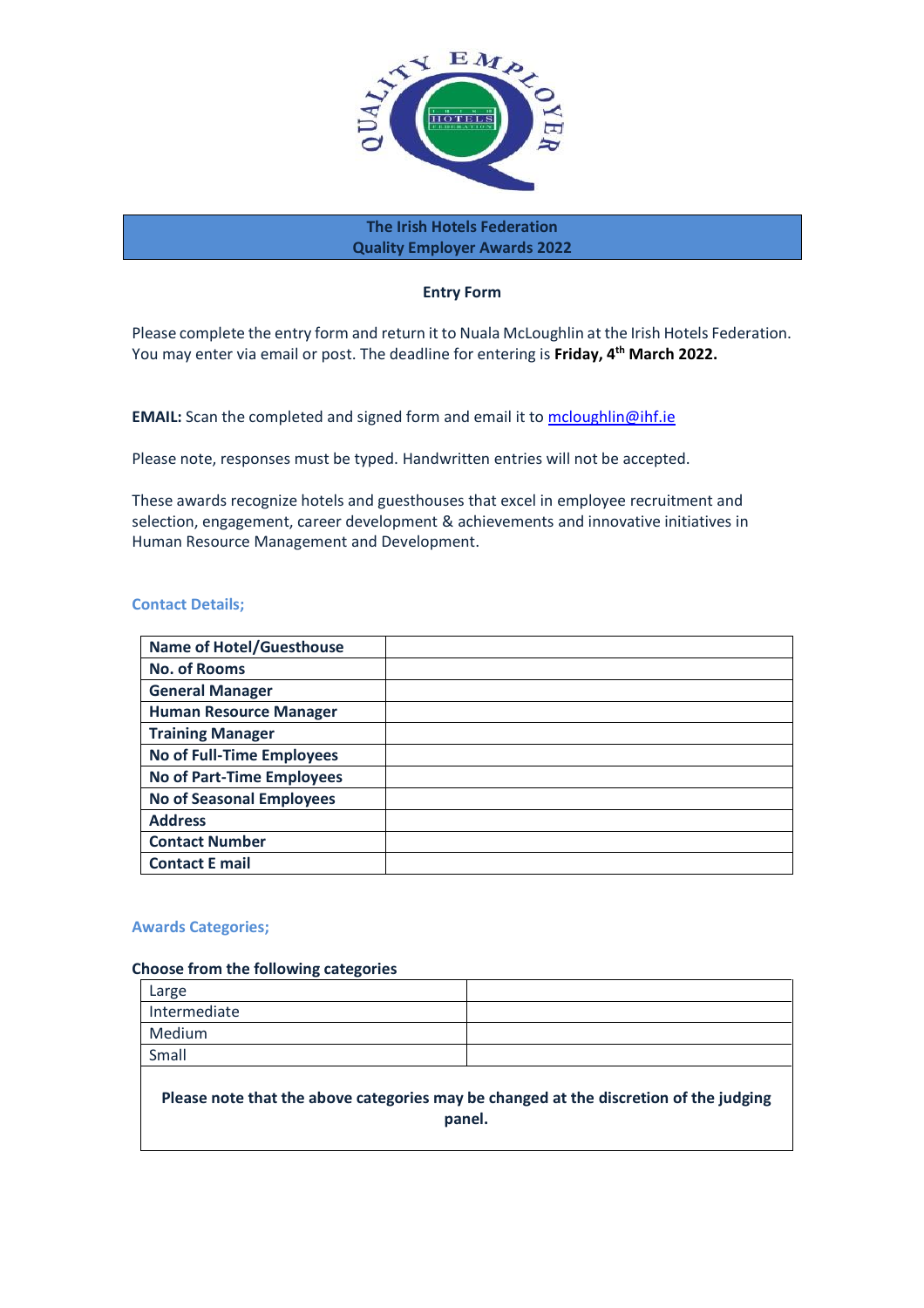**Please answer the following questions in the boxes provided.**

# **The response to each question should not exceed 200 words.**

| 1. | Describe the strategies you have developed and implemented in the areas of |
|----|----------------------------------------------------------------------------|
|    | employee recruitment, retention & motivation.                              |
|    |                                                                            |
|    |                                                                            |
|    |                                                                            |
|    |                                                                            |
|    |                                                                            |
|    |                                                                            |
|    |                                                                            |
|    |                                                                            |
|    |                                                                            |
|    |                                                                            |
|    |                                                                            |
|    |                                                                            |
|    |                                                                            |
| 2. | Outline the processes in place to support employee communication &         |
|    |                                                                            |
|    | engagement, at both professional and personal levels.                      |
|    |                                                                            |
|    |                                                                            |
|    |                                                                            |
|    |                                                                            |
|    |                                                                            |
|    |                                                                            |
|    |                                                                            |
|    |                                                                            |
|    |                                                                            |
|    |                                                                            |
|    |                                                                            |
|    |                                                                            |
|    |                                                                            |
| 3. | How do you ensure that the HR strategy has maximum impact on individuals,  |
|    |                                                                            |
|    |                                                                            |
|    | teams and company/department performance?                                  |
|    |                                                                            |
|    |                                                                            |
|    |                                                                            |
|    |                                                                            |
|    |                                                                            |
|    |                                                                            |
|    |                                                                            |
|    |                                                                            |
|    |                                                                            |
|    |                                                                            |
|    |                                                                            |
|    |                                                                            |
| 4. | Outline in detail how the HR strategy has improved employee attendance,    |
|    |                                                                            |
|    | productivity and work life balance.                                        |
|    |                                                                            |
|    |                                                                            |
|    |                                                                            |
|    |                                                                            |
|    |                                                                            |
|    |                                                                            |
|    |                                                                            |
|    |                                                                            |
|    |                                                                            |
|    |                                                                            |
|    |                                                                            |
|    |                                                                            |
|    |                                                                            |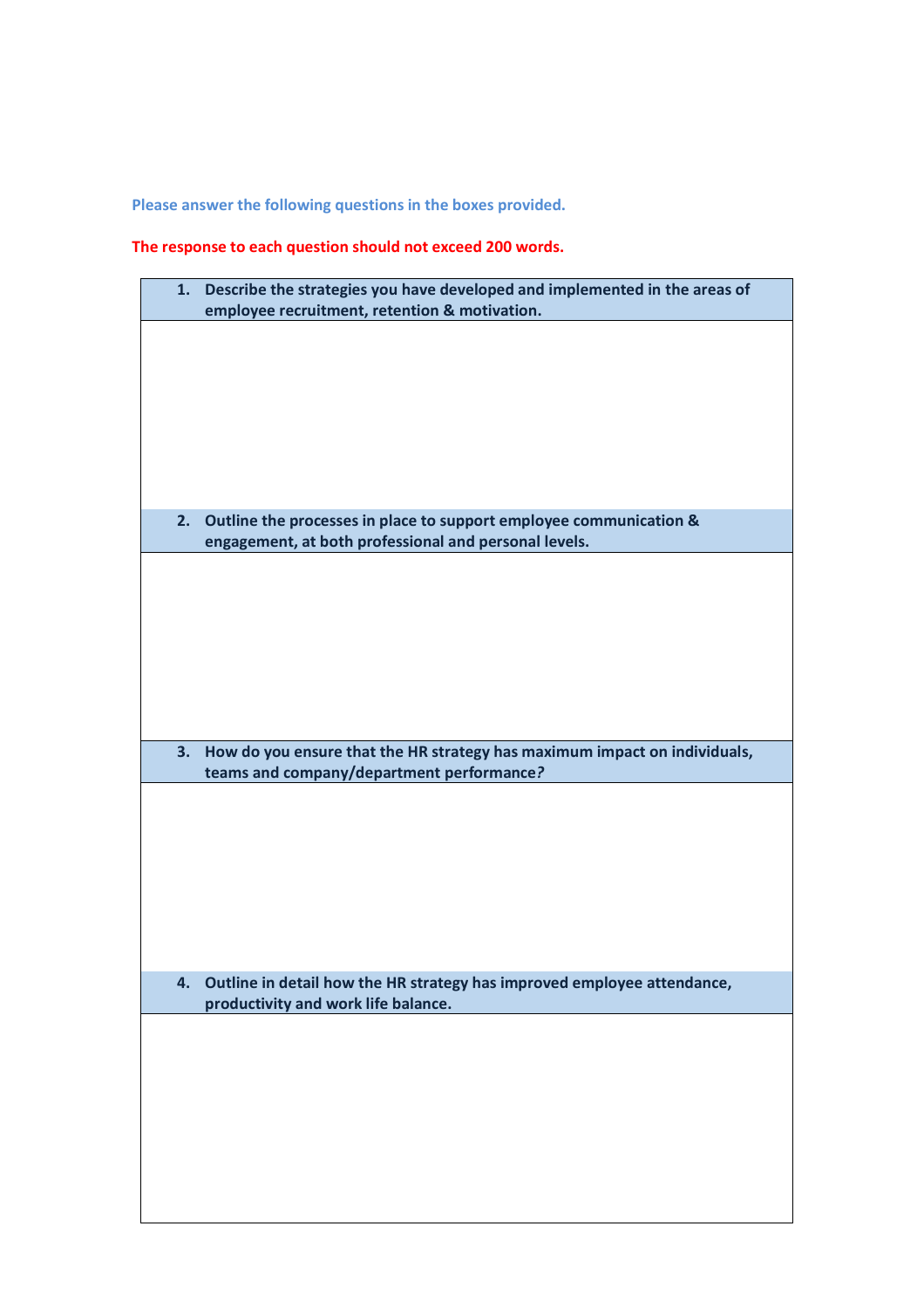| 5. | Describe how you engage with your employees on a continuous basis, seek their<br>input and act on this.                   |
|----|---------------------------------------------------------------------------------------------------------------------------|
|    |                                                                                                                           |
|    |                                                                                                                           |
|    |                                                                                                                           |
|    |                                                                                                                           |
|    |                                                                                                                           |
|    |                                                                                                                           |
| 6. | Over the pandemic, describe initiatives which you put in place to communicate<br>with, motivate and retain your employees |
|    |                                                                                                                           |
|    |                                                                                                                           |
|    |                                                                                                                           |
|    |                                                                                                                           |

| 7. | Describe a success story related to an employee, please choose from any level,<br>(management, HODs, Supervisors & Craft). Please refer to employee by title<br>only and not in name. |
|----|---------------------------------------------------------------------------------------------------------------------------------------------------------------------------------------|
|    |                                                                                                                                                                                       |
|    |                                                                                                                                                                                       |
|    |                                                                                                                                                                                       |
|    |                                                                                                                                                                                       |
|    |                                                                                                                                                                                       |
|    |                                                                                                                                                                                       |
|    |                                                                                                                                                                                       |
| 8. | Outline the approach to employee training and development; with reference to<br>any Traineeships, Apprenticeships, Day/Block Release Programmes or<br><b>Internships</b>              |
|    |                                                                                                                                                                                       |
|    |                                                                                                                                                                                       |
|    |                                                                                                                                                                                       |
|    |                                                                                                                                                                                       |
|    |                                                                                                                                                                                       |
|    |                                                                                                                                                                                       |
| 9. | Give an example(s) of recent Innovation(s) in your overall approach to Human<br><b>Resource Management &amp; Development</b>                                                          |
|    |                                                                                                                                                                                       |